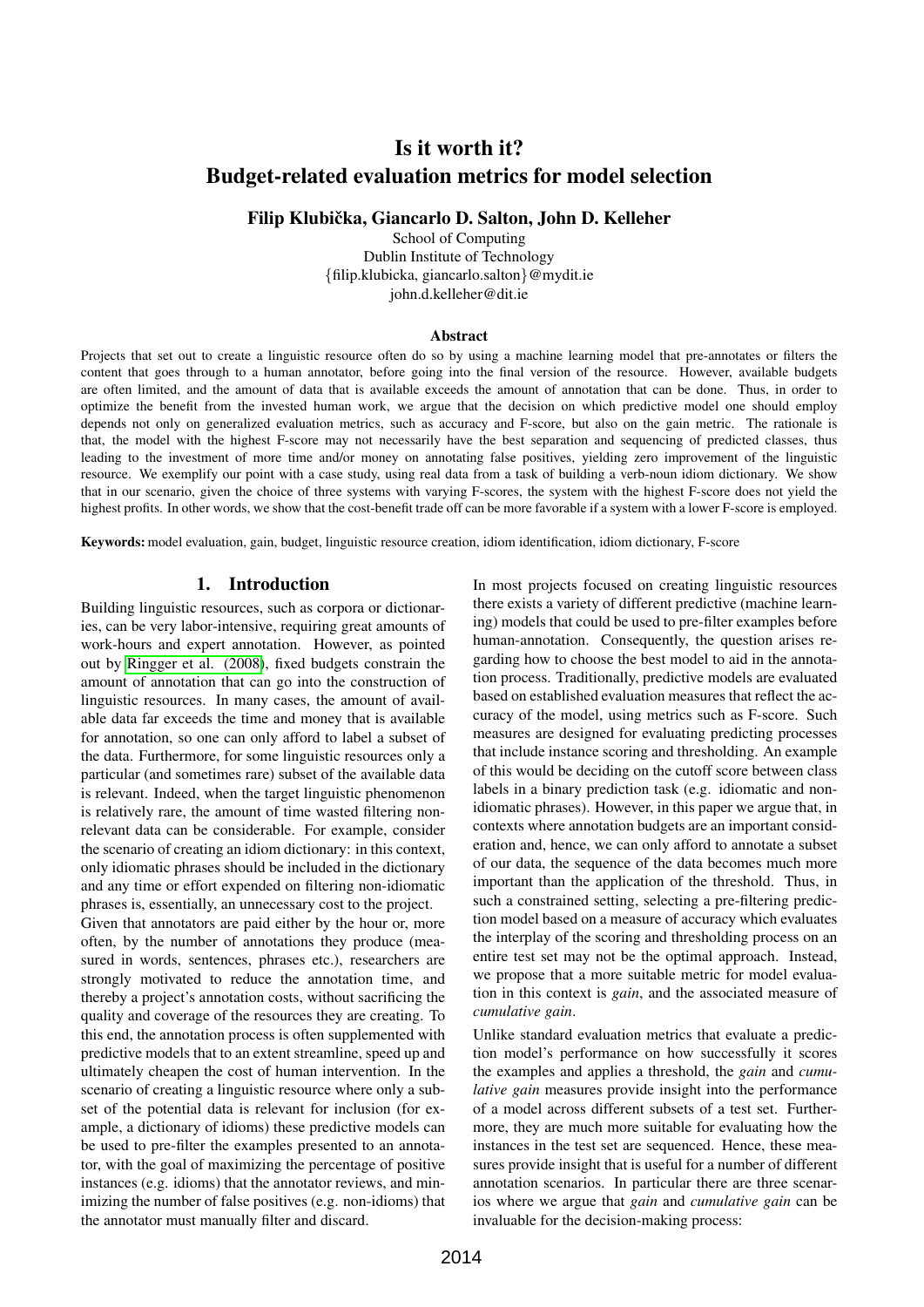- 1. We can have a fixed budget and can only afford to annotate a set amount of the data. Here we wish to decide which pre-filtering model is the best one to use.
- 2. We have a flexible budget and we can afford to annotate a variable amount of the relevant data, but we still wish to spend as little money as possible with comparable results, and we wish to decide which pre-filtering model is the best one to use.
- 3. We have already performed some annotation and we want to know if we should stop, or if it is worthwhile to annotate more, given the likely performance of the pre-filtering model over the next segment of data.

# 1.1. Related work

A number of researchers have already examined questions related to the costs associated with annotation of linguistic resources. [Ringger et al. \(2008\)](#page-7-0) have done work on estimating the cost of corpus annotation as a step towards selecting which annotation environments are most appropriate for a given project. They perform an analysis of annotation costs on the task of correcting part of speech tags in an automatically annotated corpus. Based on these findings, they present a linear model for estimating the hourly cost of annotation for annotators of various skill levels, as well as a model for two granularities of annotation (sentence at a time and word at a time), thus providing informative guidelines for choosing an optimal annotation environment.

Similarly, [Balamurali et al. \(2012\)](#page-6-0) present an economic model to asses the benefit accruing from the increase in project cost by performing annotation. They examine the relationship between the additional investment in annotation of WordNet senses and the subsequent increase in accuracy scores on the task of sentiment analysis. Instead of evaluating the predictive models conventionally, by comparing their accuracies, they compare expected profits, which are set up in terms of costs and expected returns. They make a comparison of approaches from different economic perspectives - namely which approach yields maximum expected profit, and which approach yields this profit the earliest (meaning less money can be spent overall). Their focus is to answer the question "Is the [subsequent] improvement in accuracy significant enough to justify the [additional] cost of annotation?", or in other words, they wonder "Should the extra cost of annotation be incurred for the task at all?" [\(Balamurali et al., 2012,](#page-6-0) p. 3090).

Their questions are similar to ours, but we examine a different setting and propose the *gain* metric as the answer to those questions. The remainder of our paper is thus organized as follows: in Section [2.](#page-1-0) we discuss standard machine learning model evaluation methods and provide a general motivation for the use of the *gain* measure for evaluating pre-filtering models in contexts where budgetary concerns are relevant; in Section [3.](#page-3-0) we introduce the *gain* measure; in Section [4.](#page-4-0) we illustrate the benefits of *gain* in the context of an annotation project using a case study (based on actual research data) of building an idiom dictionary; and finally we round up the paper with a conclusion.

# <span id="page-1-0"></span>2. Drawbacks with Traditional Model Evaluation Metrics for Annotation Pre-filtering Models

Within a machine learning context, the standard method for evaluating a predictive model is to first split a dataset into a *training set* and a *test set*. The model is induced by applying a machine learning algorithm to the training data. Once the model has been created it is then run on the test set and a measure of the performance of the model is calculated as a function of how often the predictions made by the model for the instances in the test set match the gold-standard labels for these instances.

There are a variety of different metrics that can be used to calculate the accuracy of a model on a test set. The simplest is metric is simply the raw accuracy of the model, calculated by dividing the count of test instances the model got correct by the total number of instances in the test set. Other measures of accuracy are designed to handle specific requirements or characteristics of a domain. For example, if a prediction model is being trained to discriminate between two outcomes (e.g. spam vs. ham email, healthy vs. unhealthy patients, idiomatic vs. non-idiomatic phrases) it may be that there is a particular outcome that we are interested in identifying instances of, either because of the cost of getting an instance of this class wrong or because instances of this class are rare. For example, in the health domain it is more important to identify patients who are suffering from a disease than to identify patients who do not have a disease<sup>[1](#page-1-1)</sup>. In linguistics, it may be that we are interested in identifying instances of a rare linguistic phenomenon. In these contexts the outcome of particular interest is known as the *positive class* and there are a number of evaluation metrics designed to emphasize the ability of a model to correctly identify instances of this *positive class*. The *F-score* is an example of this type of evaluation metric<sup>[2](#page-1-2)</sup> The literature on the task of automatic type identification of idioms, more specifically verb and noun idiomatic combinations (VNIC), illustrates the use of these standard model evaluation metrics. Most of the work in this field either uses accuracy (used by [Fazly et al. \(2009\)](#page-6-1)) or F-score (used by [Muzny and Zettlemoyer \(2013\)](#page-7-1), [Senaldi et al. \(2016\)](#page-7-2), [Salton et al. \(2017\)](#page-7-3)) to compare model performance. These measures provide an appreciable sense of the reliability of a given model, which is why they are commonly used as evaluation metrics. However, because they focus on evaluation accuracy they are evaluating both the model's ability to score an instance appropriately and the threshold the model uses. We argue that for evaluating a model that will be deployed for pre-filtering in an annotation project this focus is not appropriate. In these contexts the best model is the model that can sequence instances correctly with a clear separation between positive instances (at the start of

<span id="page-1-1"></span><sup>&</sup>lt;sup>1</sup>An error in predicting that a healthy patient is ill is likely to be corrected through follow up tests, whereas an error made in predicting an ill patient is healthy, resulting in the patient being discharged without further tests or treatment, can have disastrous consequences

<span id="page-1-2"></span><sup>&</sup>lt;sup>2</sup>See [\(Kelleher et al., 2015\)](#page-7-4) for an explanation of a range of evaluation metrics (including the F-score).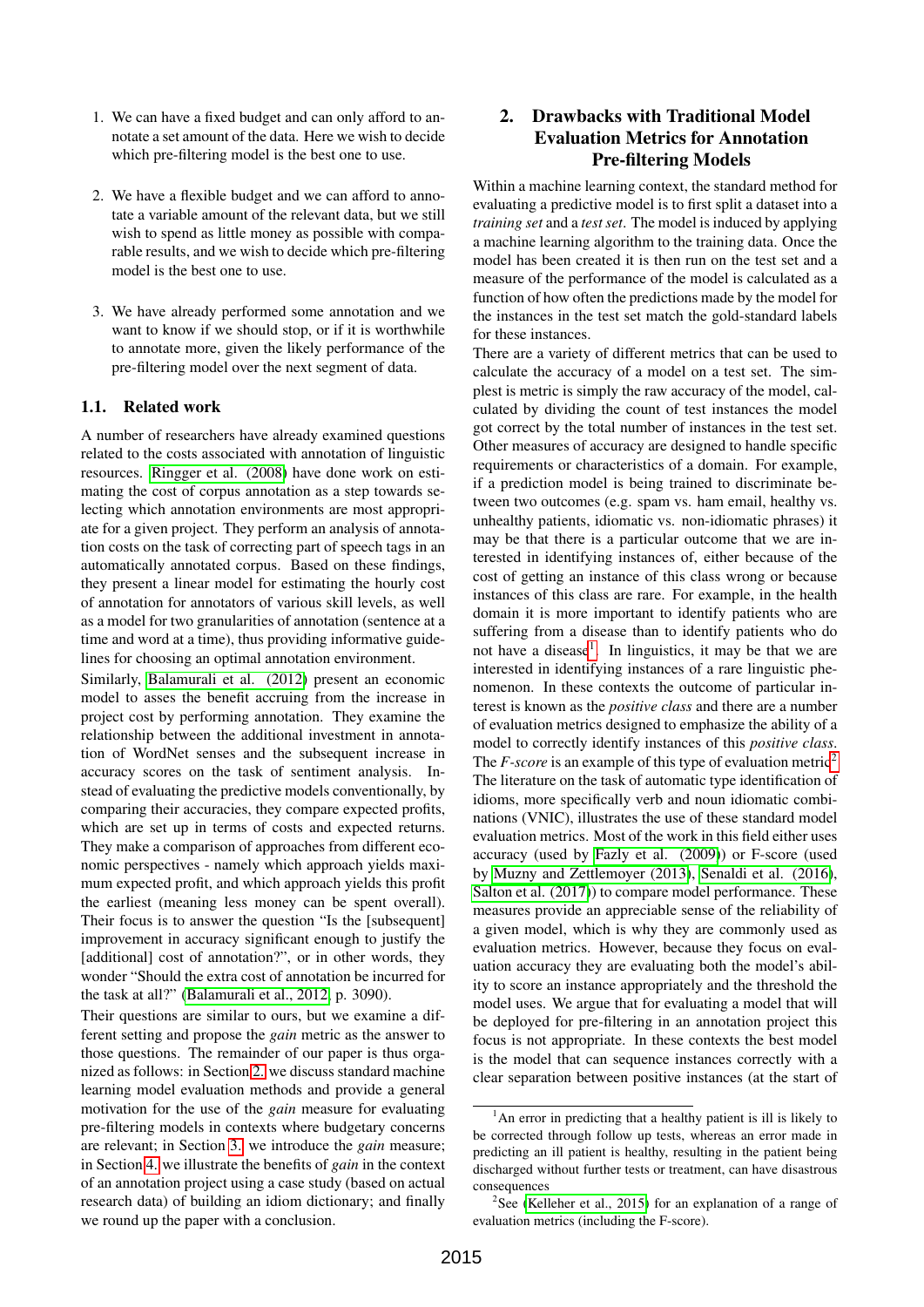the list) and negative instances (at the end of the list). In situations where sequencing and class separation are important more important than thresholding, measures such as *gain* and *cumulative gain* become more useful to evaluate model suitability. In the following subsections we illustrate this distinction between classification accuracy and instance ranking using worked examples.

#### 2.1. Worked example: Classification

We introduce our worked example in Table [1.](#page-2-0) Let us assume that we have a gold standard test set consisting of 6 phrases (presented in the first column), 3 of which are labeled as idiomatic (shaded green) and 3 of which are labeled as non-idiomatic (shaded red). We have trained two pre-filtering models (M1 and M2) that output a list of candidates ordered according to some sort of measure of confidence in the positive label being correct (be it a probability, or any other type of scaled measure). When using a traditional evaluation metric (accuracy, F-score, etc.) these confidence scores are converted to a class label by applying a threshold to the confidence scores. This cutoff point on our ordered list serves as a delimiter above which we consider all candidates to be labeled as positive (idiomatic), and below which we consider all candidates to be labeled negative (non-idiomatic) by our classifiers. Generally, different models will score instances differentally and will also have different thresholds. Consequently they will return different proportions of positive and negative predictions for a given test set. However, for the purposes of this discussion (and without loss of generality) we will assume that the interactions between the instance scoring and thresholding in each model is such that both models predict that two thirds of the test set are positive examples. Thus ∼60% of our data is labeled as positive by our model (shaded green), while 40% is labeled as negative (shaded red).

| TestSet | S <sub>1</sub> |                | S <sub>2</sub> |                |
|---------|----------------|----------------|----------------|----------------|
| ID      | $M1$           | M <sub>2</sub> | M1             | M <sub>2</sub> |
|         |                |                | 3              | $\overline{5}$ |
| 2       | 5              | 2              | 6              |                |
| 3       |                | 6              | 4              | 3              |
|         | $\mathfrak{D}$ | 5              | 5              |                |
| 5       | 6              | 3              | $\overline{2}$ | 6              |
|         | 3              |                |                | $\overline{2}$ |
| Acc     | 0.5            | 0.5            | 0.17           | 0.5            |

<span id="page-2-0"></span>Table 1: Two hypothetical prediction scenarios (S1 and S2) that illustrate the classification and evaluation process via thresholding an ordered list. Cells shaded green represent instances classified as positive, while cells shaded red represent instances instances classified as negative. Cells shaded in lighter colors represent false positives and false negatives, while the darker shaded cells represent true positives and true negatives.

Evaluating this output by comparing to the test set reveals the model's classification accuracy; given that accuracy is a statistic interested in evaluating prediction of both the positive and negative class, when performing the evaluation we

divide the correct predictions by the total number of examples in the test set, rather than only the ones in the higher ranked group.

With this in mind, we present two scenarios: in the first scenario (S1), our first model (M1) and our second model (M2) end up with the same accuracy, meaning their performance is comparable - they both correctly predict the class of 3 out of 6 instances (the correctly labeled instances are shaded darker than the incorrectly labeled instances). Given that they have the same accuracy score, choosing a better model is a non issue. However, in the second scenario (S2), M1 has a lower accuracy than M2, meaning that M1 performs worse than M2. In this scenario, the obvious choice is the model with the higher accuracy - M2.

#### 2.2. Worked example: Sequencing

However, when the ordered list returned by a pre-filtering model is used to order the candidates presented to a human annotator and, furthermore, the human annotator will not annotate the entire set of positive predictions (due to budget constraints), then the distribution of correct positive candidates within this ordered list, i.e. the sequence in which they are given to the annotator, becomes very important.

In other words, although two models that return the same number of correct predictions will be judged as identical using classification accuracy metrics, these models may still differ in terms of the distributions of true positive and true negative (i.e. prediction errors) instances: one model may group the true positive instances together near the top of the list and group the true negative instances near the bottom of the list, whereas the other model may intersperse the true negative instances with the true positive instances. For a model used to pre-filter data used in annotation, the model that bunches the true positive instances above the true negative instances is much more useful than the model that intersperses true positives and true negatives because the annotation process will likely be focused on the top portion of the list. This shift in focus is illustrated in Table [2,](#page-2-1) using the same example as before.

| TestSet | S <sub>1</sub> |    | S <sub>2</sub> |    |
|---------|----------------|----|----------------|----|
| ID      | $\mathbf{M}$ 1 | M2 | M1             | M2 |
|         |                |    |                |    |
| 2       | 5              | 2  |                |    |
| 3       |                |    |                | ٩  |
|         | 2              |    |                |    |
| 5       | 6              | 2  | 2              |    |
|         | 2              |    |                | っ  |

<span id="page-2-1"></span>Table 2: Two hypothetical prediction scenarios (S1 and S2) that illustrate the the difference of considering sequencing of true positive/true negative over classification accuracy. Instances of the positive class are shaded green, whereas the instances of the negative class are shaded red.

As we are not interested in predicting the negative class, we focus our interest only on the instances of the positive class (shaded green). In an ideal scenario, we would employ an annotator to go through the ordered list and pick out the true positive instances so we can add them to our dictionary.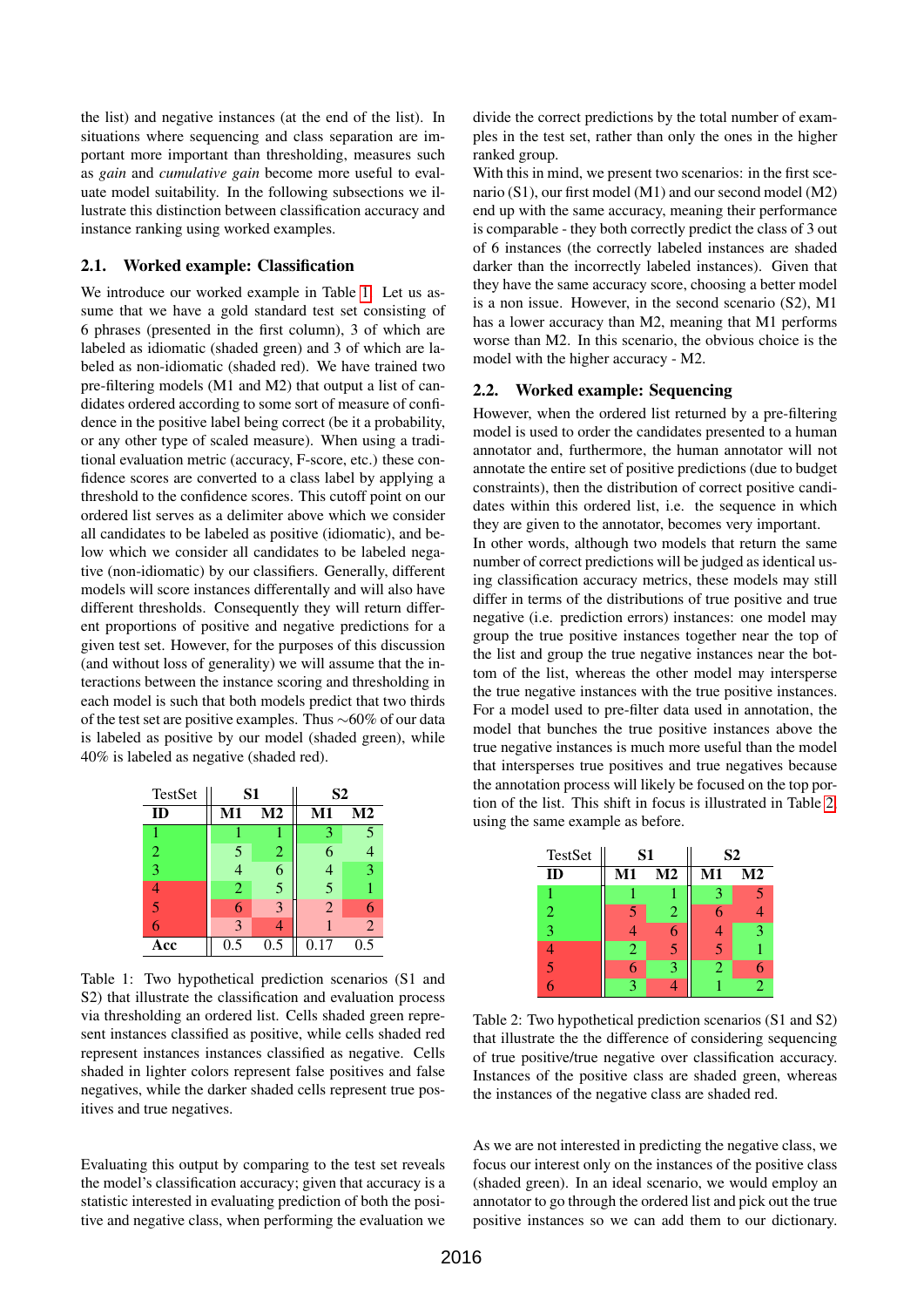If we can go over the whole list, the ordering is still not very important, as we will eventually get to all the positive instances.

However, as is often the case when building a linguistic resource, budgetary constraints mean that we cannot manually review all of the examples that a model returns as positive. Simulating the effect of these constraints on the test set requires a cut off point in the data. Thus, once budget comes into play, our list of candidates is shortened: if we can only afford to annotate ∼30% of our positively labeled data, six candidates drop out of each list, and we drop two thirds of the dataset (shaded light green and light red). This is illustrated in Table [3.](#page-3-1)

| TestSet        | S1             |                | S <sub>2</sub> |                |
|----------------|----------------|----------------|----------------|----------------|
| ID             | M1             | M <sub>2</sub> | M1             | $\bf M2$       |
| 1              |                |                | 3              | 5              |
| $\overline{2}$ | 5              | $\overline{2}$ |                |                |
| 3              | 4              | 6              |                | 3              |
| 4              | $\overline{2}$ | 5              | 5              |                |
| 5              | 6              | 3              | $\overline{2}$ | 6              |
| 6              | 3              |                |                | $\overline{2}$ |
| TP             |                | $\overline{2}$ |                |                |

<span id="page-3-1"></span>Table 3: Two hypothetical prediction scenarios (S1 and S2) that illustrate the advantage provided by considering the distribution of classes in the ordered list. Lighter-shaded cells represent data that cannot be annotated due to budget constraints. The bottom row shows total number of true positive (TP) instances included in the final resource.

At this point, if our goal is to get the largest amount of true positive examples for our resource, the choice between M1 and M2 becomes more complex. In S1, the most profitable choice becomes M2 (even though it has the same accuracy as M1 when judged traditionally), as it will yield 2 entries for our dictionary, whereas M1 would yield only 1 entry for the dictionary.<sup>[3](#page-3-2)</sup> In S2, on the other hand, the most profitable choice is M1, as it would provide 1 entry for our dictionary, whereas M2 would provide 0 entries, even though its overall accuracy was almost thrice as high as that of M1.

This is only a provisional example, but it is important to keep in mind that these proportions do scale. If the model remains unchanged, the accuracy and distribution tendencies stay the same, no matter the size of the dataset. Because we know that for a given project budget we can have a human annotator review a limited number of instances, we are interested not so much in which model is the best at identifying positive instances across a full test-set, but rather which model will sequence its output in such a way as to return the largest number of true positive predictions within the top  $n$  instances ranked by the model as positive. Thus, accuracy is not an ideal measure in this situation, and relying exclusively on it can have very expensive consequences. In contrast, a measure that is very closely related to the size of the budget is *gain*.

# 3. The gain measure

<span id="page-3-0"></span>In Section [2.](#page-1-0) the concept of a *positive class* was introduced as a category of instances in which we are particularly interested. In contexts where such a positive class exists it is appropriate to use a model evaluation metric that emphasizes the performance of the model on the correctly identified instances belonging to this category. The F-score is an example of an evaluation metric which focuses on evaluating model performance on a positive class. The drawback with using the F-score to evaluate pre-filtering models in an annotation context is that it does not provide any insight into the distribution of true positive and true negative instances within the set of instances predicted to be positive by a model. *Gain*, and the associated concept of *cumulative gain*, also focus on a positive class but have the advantage of taking into account the separation of positive and negative instances:

"The basic assumption behind gain is that if we were to rank the instances in a test set in descending order of the prediction scores assigned to them by a well-performing model, we would expect the majority of the positive instances to be toward the top of this ranking. The gain metric attempts to measure to what extent a set of predictions made by a model meets this assumption" [\(Kelleher et al., 2015,](#page-7-4) p. 433)

An important difference between traditional evaluation metrics and *gain* is that whereas traditional evaluation metrics return a single score for a model on a test set, using *gain* results in a number of *gain* scores for each model for a test set. In order to calculate the *gain* for a model, we first rank the instances in a test set according to the prediction score returned by the model for each instance. We then divide this ordered list into deciles (groups containing 10% of the dataset) and calculate the model's *gain* in each decile by dividing the true positive instances in each decile (based on the known target labels in the dataset) by the total number of positive instances in the test set:

$$
gain(dec) = \frac{num\ positive\ test\ instances\ in\ decide\ dec}{num\ total\ positive\ test\ instances}
$$
\n(1)

Hence, once we know what the *gain* is for each decile of our ordered list, with our budget dictating how many deciles we can annotate, we can easily identify at which point checking more candidates stops being profitable, or how much data we need to pass to our annotator to obtain the desired number of entries for our dictionary. Comparing these measures across several systems then proves to be a suitable evaluation measure. We can go back to Table [3](#page-3-1) and apply the *gain* calculation to our hypothetical data. We are assuming that each row/data point is also one decile. Hence, we know that in S1 the first decile (D1) of both M1 and M2 has a *gain* of 0.5. However, the *gain* of M1 in D2 is 0, while the *gain* of M2 is, again, 0.5. Given that we can afford to only annotate 2 deciles, this makes M2 the clear winner.

<span id="page-3-2"></span><sup>3</sup>Note we are defining the concept of *profit* here as the ratio of resources invested (cost) and positive instances gained (benefit).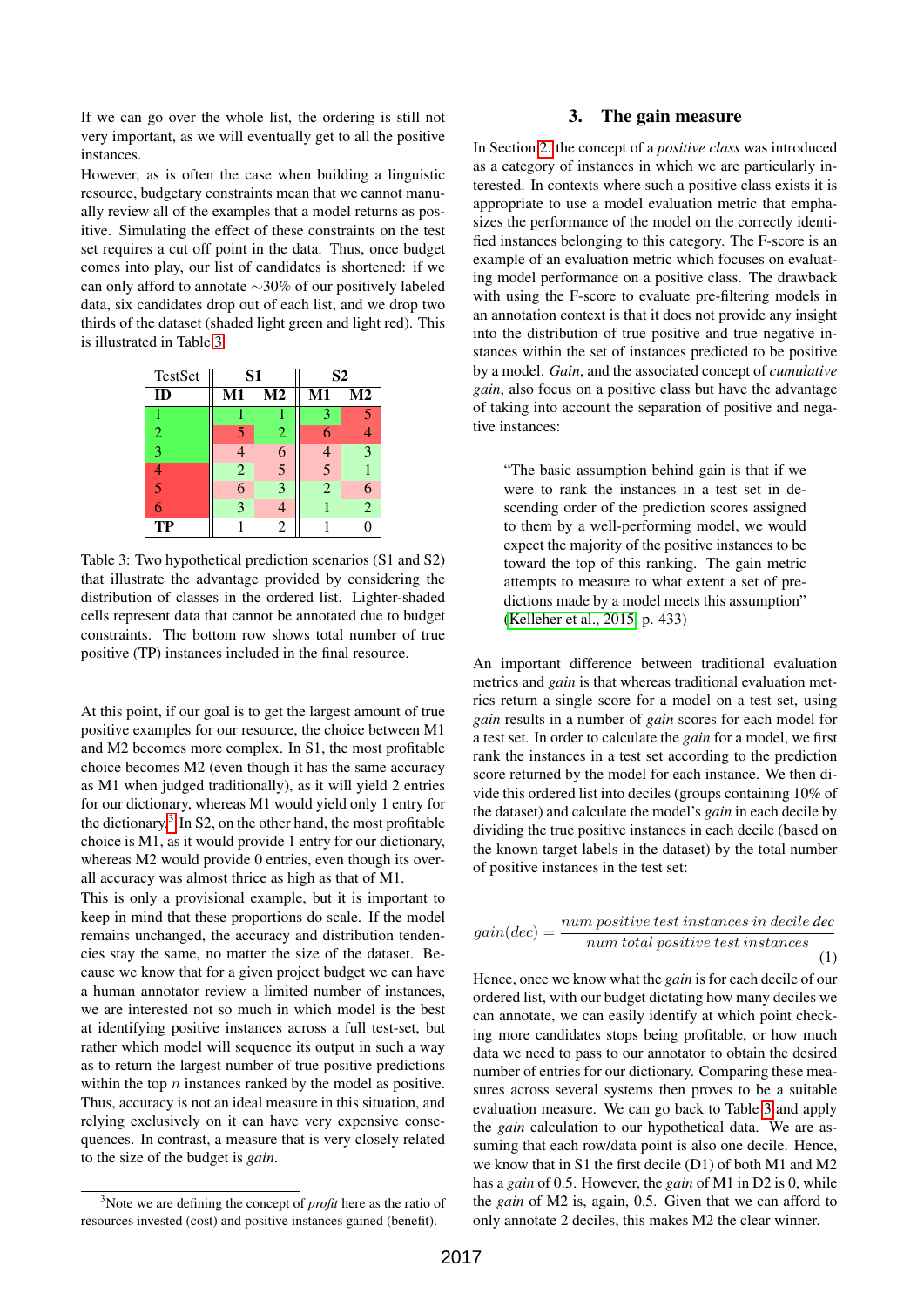# 3.1. Cumulative gain

A concept related to *gain* is *cumulative gain*, which can be defined as the proportion of positive instances in a data set that have already been identified up to a given decile. This means that as we go through the deciles, the value of *cumulative gain* rises until the last decile when it reaches its maximum. Plotting the *cumulative gain* values for each decile produces a *cumulative gain chart* (shown in Section [4.,](#page-4-0) Figure [1\)](#page-4-1), which allows us to understand how many of the positive instances in a complete test set we can expect to have identified at each decile of the dataset.

So in our example from Table [3,](#page-3-1) in the first decile D1 of S1-M1 the *cumulative gain* is equal to that same decile's *gain* - 0.5. But once we reach D4 (which also has a *gain* of 0.5), its *cumulative gain* will be 1, as by that point we will have encountered all the positive instances in the list.

This illustrates why we are particularly interested in *cumulative gain*, as it allows us to make the following consideration: for a given budget X we can annotate N deciles of our data. Knowing that model M has the highest *cumulative gain* at that point then tells us that we should use model M. Moving on from our hypothetical example, this reasoning can be applied to a number of real natural language processing tasks. We illustrate the application of the *gain* metric in the following section where we showcase its usefulness on a real dataset.

# 4. Case Study - Idiom Dictionary

<span id="page-4-0"></span>As mentioned in Section [2.,](#page-1-0) we examine the usefulness of *gain* on the task of building a dictionary of idioms. In our setting, we have several different predictive models at our disposal that perform type identification of potential idiomatic combinations of verbs and nouns. More specifically, our case study is based on the task of identifying potential verb and noun idiomatic combinations (VNIC). The output of each of our models provides an ordered list of potential candidate phrases for the dictionary, ranked according to a confidence measure. Hence, we do not actually classify the instances; we simply order all the instances presented to the prefiltering model and then pass them in sequence to an expert who checks whether the candidates are idiomatic or not.

We compare the performance of three models that perform VNIC type identification based on fixedness measures [\(Fa](#page-6-1)[zly et al., 2009\)](#page-6-1). The particularities of the three models are irrelevant for this analysis, but it is important to note that the data featured here is actual experimental data stemming from real models.[4](#page-4-2) Their global performance evaluations (precision, recall and F-measure) are presented in Table [4.](#page-4-3) The table shows the models' evaluation results over a balanced test set. The metrics were calculated as the weighted average of the Precision, Recall and F-Scores on each class (VNICs and non-VNICs). All of the results are statistically significant according to Spearman's ranked correlation test (all  $p < 0.05$ ).

| <b>Model</b> | Pr.  | Rec. | F1   |
|--------------|------|------|------|
| M1           | 0.82 | 0.73 | 0.70 |
| M2           | 0.83 | 0.75 | 0.74 |
| M3           | 0.83 | 0.78 | 0.77 |

<span id="page-4-3"></span>Table 4: Results in terms of precision, recall and F-score, ordered by their F-scores, in the classification task over a balanced test set. The scores were calculated as the weighted average of Precision, Recall and F-Scores over each class (VNICs and non-VNICs).

As the table shows, there are variations between the Fscores: the first model (M1) has the lowest F-score, while the third model (M3) has the highest F-score, traditionally making M3 the clear choice. However, our annotation budget is constrained, so the question we ask is: which of the machines will provide the maximum benefit in terms of the number of correctly identified VNICs, given our budget? To answer this, we calculate *gain* and *cumulative gain*, as described in Subsection [3.](#page-3-0) Results of the calculations are presented in Figure [1](#page-4-1)



<span id="page-4-1"></span>Figure 1: Cumulative gain chart for our three models' performance in the retrieval task.

The graphic relates the percentage of verb and noun pairs that were analyzed with the number of VNICs that were correctly identified by the models, essentially showing the *gain* calculations through each of the model's deciles. There are several perspectives from which we can make interpretations of this graph, depending on the variables of budget (i.e. number of deciles we can afford to annotate, which can be fixed or flexible) and the number of positive instances (i.e. VNICs, which is either 'as many as possible', or an actually targeted number, which is externally dictated). Consequently, we can find ourselves in one of the following situations:

<span id="page-4-2"></span><sup>&</sup>lt;sup>4</sup>For more details on the background of the models, refer to [Salton et al. \(2017\)](#page-7-3). The resulting dataset is published on GitHub as a freely available resource. It can be obtained through this link: [https://github.com/giancds/vnics\\_dataset](https://github.com/giancds/vnics_dataset).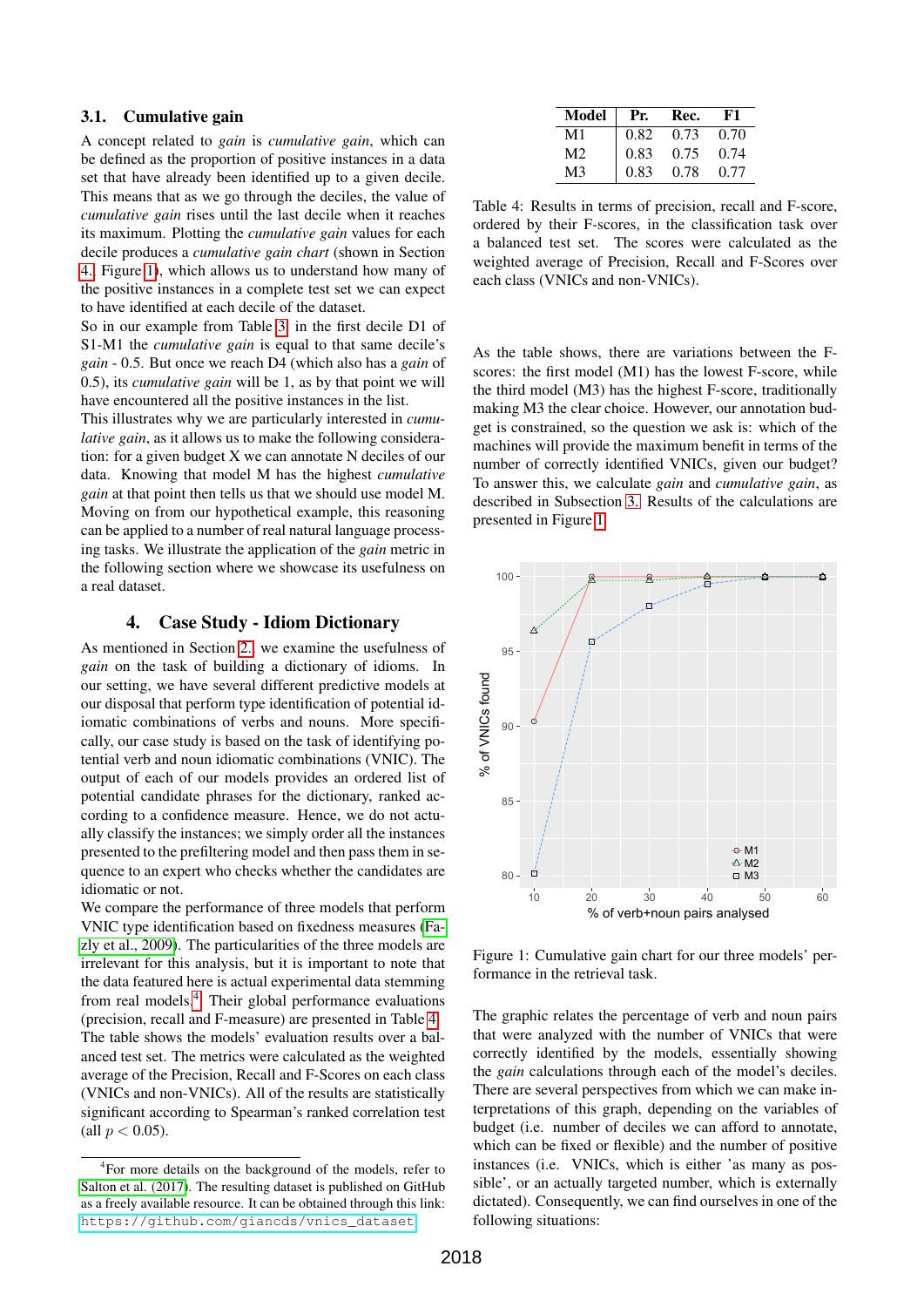(Situation 1) We have a fixed budget and can only afford to annotate a set amount of deciles, in hopes of getting as many VNICs as possible. We are looking for the model that can yield the maximum number of VNICs in the same amount of deciles. The choice of model for this situation then depends on the number of deciles we can annotate, and can even change depending on that number. For example, if we can afford to annotate only one decile, then Figure [1](#page-4-1) tells us that M2 (painted green) is the preferred choice, as it will yield the most VNICs. However, if we can afford to annotate two deciles (or three, or four), then M1 (painted red) would give us more VNICs than M2, making it the preferred model. Finally, even though it has the highest Fscore of the three models, M3 (painted blue) can really only be considered as an option if we can annotate five or more deciles.

(Situation 2) We have a flexible budget and we can afford to annotate a variable amount of deciles, but we still want to spend as little money as possible, yet find the maximum number of VNICs. In other words, we are looking for the model that can yield the maximum number of VNICs in the earliest decile. In our case study, that would be M1, which reaches the maximum positive instances in the second decile. In comparison, M2 reaches the maximum in the fourth decile, while M3 reaches it only in the fifth decile. This means that, if we were to choose M3, we would have to annotate 50% of the data to obtain all the candidates for our dictionary, while we would have to annotate only 20% of the data if we were to choose M1. It is interesting to note that ranking models with this in mind would show that M1>M2>M3, which is inverse to the models' ranking according to their F-scores. Thus, choosing a model based solely on the fact that it has the highest F-score would result in an unnecessary investment of time and money.

(Situation 3) We have performed some annotation and we have leftover funding - we wonder whether it is worth annotating some more of our data, e.g. another decile. Figure [1](#page-4-1) can also help us in deciding whether it is worth spending more money on the human annotation at any given point. Say we have chosen M2 as our model and have already annotated three deciles of the data. We can consult the *cumulative gain chart* to see how many more VNICs we can expect if we decide to invest in annotating an extra decile of the data. For M1, we know we would get nothing back after the second decile, as we would already have all the available VNICs, so investing more money there would be pointless. However, if we were working with M3, it is obvious that annotating one further decile is very profitable at every step up until the fourth decile, where the *gain* starts to decline heavily. Such considerations could allow us to avoid unnecessary annotation and save money.

# 4.1. Cost model

There is an annotation cost associated with marking the candidate phrase as idiomatic or not. This cost is assumed to be fixed. The benefit is binary - if the human annotator deems a candidate to be idiomatic, we get a new entry in our dictionary; if it is not deemed idiomatic, there is no benefit, as the annotator was paid for considering the example, but this did not result in expanding the dictionary.

Similar to [\(Balamurali et al., 2012\)](#page-6-0), we can apply some values to these variables and perform calculations of cost, in order to get a more palpable sense of the benefits of such considerations. To do this, we need to fix an annotation cost associated with annotating a VNIC candidate. Given that annotation costs vary for different tasks in different parts of the world, for the purpose of this illustration we fix the annotation cost at \$0.04 per candidate phrase. This value was chosen as it is the cost of a similar task (annotation of personal nouns) available on Amazon Mechanical Turk<sup>[5](#page-5-0)</sup>.

Using these values, we can apply the gain measure to perform cost calculations on our test set. We keep in mind that the gain scores scale to different sizes of datasets: if the model had a gain of  $x$  on the third decile of the test set, we can extended our annotation to cover the third decile of the project data as ordered by the model, we would be likely to have a similar gain on our larger dataset and ultimate linguistic resource. In other words, just like with gain, we can extrapolate from the cost calculations on our test set to estimate the cost of annotating a larger-scale unlabeled dataset. We thus turn to our case study, in which our test set is our ordered list of 2,091 verb+noun pairs, of which 414 are VNICs. Using the aforementioned annotation costs, we know that the cost of a single annotator going through 1 decile (10% of data) would be \$8.3, and annotating the whole list would cost us \$83.64 (100% of data). Once we have these values ready, our cost calculations depend on what our goals are, as derived from the different situations described in the previous section.

If our goal is the one from Situation  $1 -$  to get as many VNICs as possible on a fixed budget – we need to consider the budget and how many VNICs it can give us for each system. For illustrative purposes, we assume that our annotation budget is fixed at \$16. This means we can afford to annotate not more than two deciles. If we spend that money on M1 we will actually get all 414 VNICs. If we go with M2, we will get slightly less - 410 VNICs. If we opt for M3, however, we will get back 394 VNICs. This means that the difference between spending \$16 on M1 and M3 is a difference of 20 VNICs, or 5% fewer positive instances. If our goal is to maximize the benefit while spending as lit-

tle money as possible on a flexible budget (as in Situation 2), this means we want a model that will find all the true positives as early as possible. To annotate all the VNICS we would have to spend a minimum of \$16.56 in the ideal scenario where they are all found at the top of the ordered list. However, this is not the case with any of our three models. The costs of annotating all available VNICs in relation to each model are presented in Table [5.](#page-6-2) As we can see, comparing the cheapest model M1 with the most expensive model M3 yields a difference of 60%.

These values may seem small, but, as already stated in Section [2.,](#page-1-0) these are calculations performed on a test set, and the proportions do scale to larger samples. As a consequence, in larger projects with vast amounts of data and numerous annotators, saving 60% of the annotation budget can turn out to be quite a considerable amount.

Finally, if we have already done some annotation, but our

<span id="page-5-0"></span><sup>5</sup><https://www.mturk.com>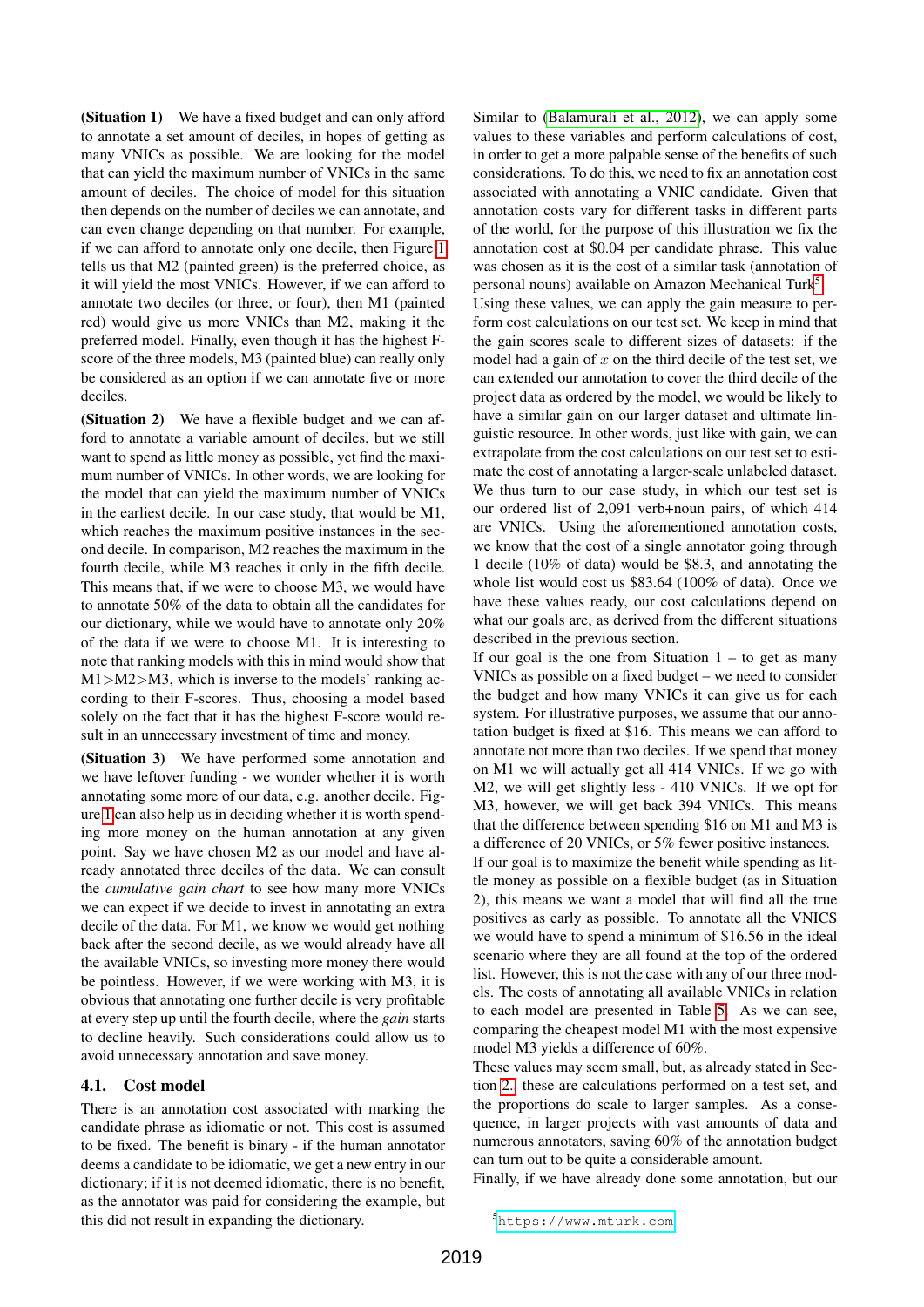| Model | Cost    |
|-------|---------|
| M1    | \$16.73 |
| M2    | \$33.46 |
| M3    | \$41.82 |

<span id="page-6-2"></span>Table 5: Cost of annotating the maximum amount of true positives for each model on the test set from our case study.

goal is to see if it is worth annotating some more data (as in Situation 3), we want to see how many more VNICs we will get if we annotate another decile. Let us assume that we have annotated only the first two deciles. This means we have already spent \$16.6. If we look at M1 and M2, we see that spending another \$8.3 (50% of the already spent budget) will actually give us 0 new VNICs, so we know that spending more resources on annotation would be fruitless. However, looking at M3's third decile, we see that, if we spent that additional \$8.3, we would in fact get an additional 8 VNICs, which is a much more valuable cost-benefit trade-off than the previous two.

In addition, this final line of thinking does not exclusively apply to model comparisons. Even in a scenario where we only have a single predictive model at our disposal, rather than comparing different models' performances, we can still perform *gain* calculations to know when to stop annotating the output of just the one model. If M3 is our only available model, we may perform these calculations after each decile, and depending on how frugal we want to be, we could decide that the additional 4 VNICS obtained by annotation the 4th decile are not worth the additional investment of \$8.3, thus saving the funding for other potential annotation tasks.

#### 5. Conclusion

In this paper we emphasize budgetary concerns in the task of creating a linguistic resource that includes predictive modeling and subsequent human annotation of the output data. We demonstrate different ways of how using the measure of *gain* can help when faced with a choice between similarly performing models on a limited budget.

We show that examining the *gain* of a predictive model can help us answer several important budgetary questions. It helps us identify which model will yield the highest profit at the earliest time, or rather, which model will yield the highest number of positive annotations, given our budget. It can also inform us on how much we need to invest to achieve a desired number of entries in our dictionary, as well as tell us at which point annotating more candidates stops being profitable.

We demonstrate all of this on real experimental data, highlighting that sometimes a model that has considerably higher traditional evaluation scores can actually perform much worse in any of the above regards, ending up as more costly than a model with a lower evaluation score.

For the purpose of this paper we have illustrated our point on the example of building a dictionary of idioms as a linguistic resource, but we should note that the same considerations can be applied to the task of creating any other linguistic resource, or indeed many other NLP tasks, as long as the pipeline integrates a probabilistic model.

For example, in SemEval-2018<sup>[6](#page-6-3)</sup>, one of the shared tasks was hypernym discovery<sup>[7](#page-6-4)</sup>. The goal was to build a system that would take a word or phrase as its input (e.g. folk rock) and then generate a list of the 10 most likely candidate hypernyms for that word (e.g. rock, genre, music, ...). Given that a word can have more than one correct hypernym, the goal of the task was not only to build a system with high global accuracy and F-scores, but also to build a system that can cleanly separate the positive and negative classes. Because the output of the task is constrained to the top 10 candidates, and those candidates are submitted as potential hypernyms, we would want the system to assign the highest probabilities to the true positives so that, ideally, all or most of the top 10 candidates are indeed hypernyms. Thus, if participants of the task were to build several systems, calculating *gain* will show which system would likely yield the highest evaluation scores, which could help inform their decision on which system to submit for evaluation.

Certainly, we are not claiming that performing *gain* calculations will invariably undermine the results of global F-score evaluations. We only wish to raise awareness of the fact that when it comes to model selection, external constraints (such as budget) can drastically change the perspective on the model's performance, which warrants more specialized consideration. Indeed, the usual evaluation metrics such as accuracy and F-score are a perfectly appropriate tool for an intrinsic comparison of models, but once they are taken out of the lab, the evaluation should be extrinsic, taking into account the whole pipeline of the task the models are applied to. This shift in context warrants a reconsideration of the appropriate evaluation metric, and *gain* might just be the answer.

#### Acknowledgements

This research was supported by the ADAPT Centre for Digital Content Technology which is funded under the SFI Research Centres Programme (Grant 13/RC/2106) and is co-funded under the European Regional Development Fund. Giancarlo D. Salton would like to thank Capes ("Coordenação de Aperfeicoamento de Pessoal de Nível Superior") for his Science Without Borders scholarship, proc n. 9050-13-2.

#### Bibliographic References

- <span id="page-6-0"></span>Balamurali, A. R., Joshi, A., and Bhattacharyya, P. (2012). Cost and benefit of using wordnet senses for sentiment analysis. In *Proceedings of the Eight International Conference on Language Resources and Evaluation (LREC'12)*, pages 3090–3097, Istanbul, Turkey, may.
- <span id="page-6-1"></span>Fazly, A., Cook, P., and Stevenson, S. (2009). Unsupervised type and token identification of idiomatic expressions. In *Computational Linguistics*, volume 35, pages 61–103.

<span id="page-6-4"></span><span id="page-6-3"></span><sup>6</sup><http://alt.qcri.org/semeval2018/>

<sup>7</sup>[https://competitions.codalab.org/](https://competitions.codalab.org/competitions/17119)

[competitions/17119](https://competitions.codalab.org/competitions/17119)